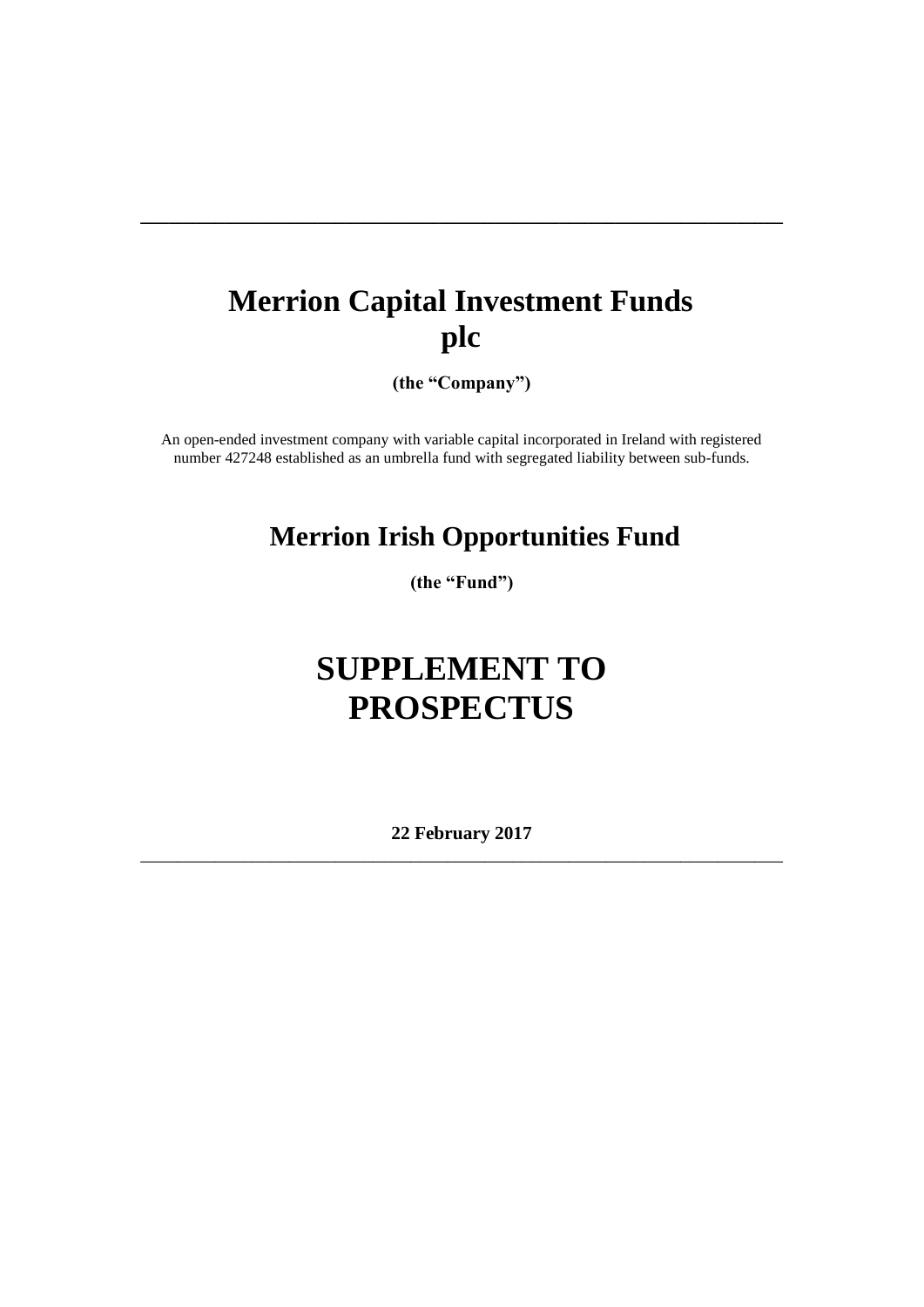The Merrion Irish Opportunities Fund is a Fund of Merrion Capital Investment Funds plc, an investment company with variable capital established pursuant to the Regulations as an umbrella fund with segregated liability between Funds, in which different Funds may be created from time to time, with the prior approval of the Central Bank. Two classes of Shares in the Fund are offered through this Supplement, the Class A Shares and the Class B Shares.

A description of Merrion Capital Investment Funds plc, its management and administration, taxation and risk factors is contained in the Prospectus.

**This Supplement relates to the Merrion Irish Opportunities Fund and forms part of the Prospectus. This Supplement must be read in the context of and together with the Prospectus. In particular, investors should read the risk factors set out in the Prospectus. The other current Funds of the Company are the Merrion Balanced Fund, the Merrion Growth Fund, the Merrion European Absolute Return Fund and the Merrion Global Equity Income Fund.**

**The information contained in this Supplement should be read in the context of, and together with, the information contained in the Prospectus, and distribution of this Supplement is not authorised unless accompanied by or supplied in conjunction with a copy of the Prospectus.** 

**An investment in the Fund should not constitute a substantial portion of an investor's portfolio and may not be appropriate for all investors.**

The Directors of the Company, whose names appear on page ii of the Prospectus, accept responsibility for the information contained in this Supplement. To the best of the knowledge and belief of the Directors (who have taken all reasonable care to ensure that such is the case), the information contained in this Supplement is in accordance with the facts and does not omit anything likely to affect the import of such information.

Unless otherwise stated, all capitalised terms shall have the same meaning herein as in the Prospectus.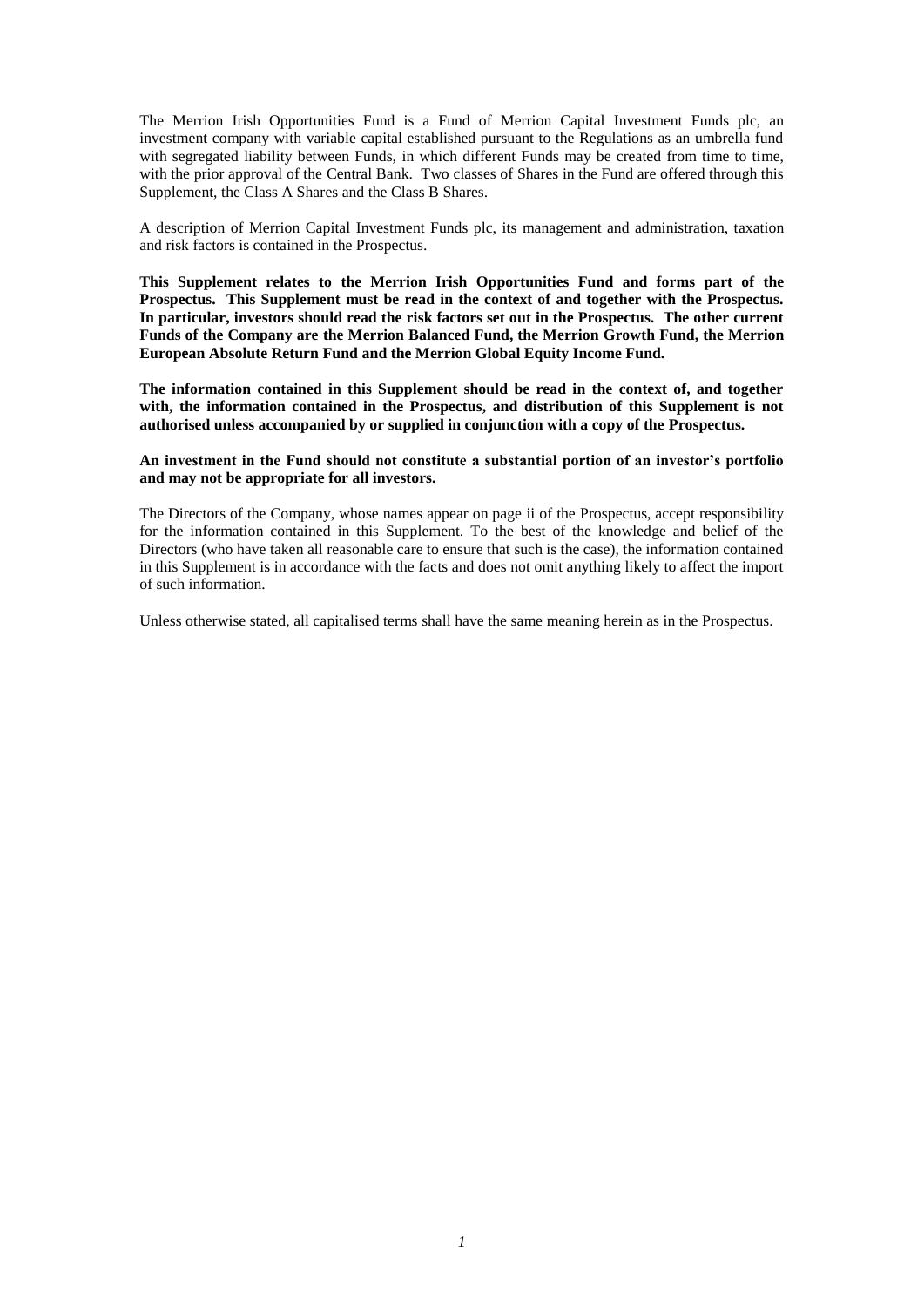## **Contents**

| <b>Section I</b>                                   |    |
|----------------------------------------------------|----|
| Definitions                                        | 3  |
|                                                    |    |
| The Fund                                           | 4  |
| <b>Investment Objective</b>                        | 4  |
| <b>Investment Policy</b>                           | 4  |
| <b>Investment Restrictions</b>                     | 5  |
| Dividend Policy                                    | 5  |
| <b>Risk Factors</b>                                | 5  |
| Taxation                                           | 5  |
| <b>Investment Management and Distribution Fees</b> | 5  |
| <b>Establishment Expenses</b>                      | 5  |
| Miscellaneous                                      | 5  |
| <b>Section II - Class A Shares</b>                 |    |
| Definitions                                        |    |
| Subscriptions                                      | 8  |
| Redemptions                                        | 8  |
| <b>Investment Management and Distribution Fees</b> | 8  |
| <b>Section III - Class B Shares</b>                |    |
| Definitions                                        | 10 |
| Subscriptions                                      | 11 |
| Redemptions                                        | 11 |
| <b>Investment Management and Distribution Fees</b> | 13 |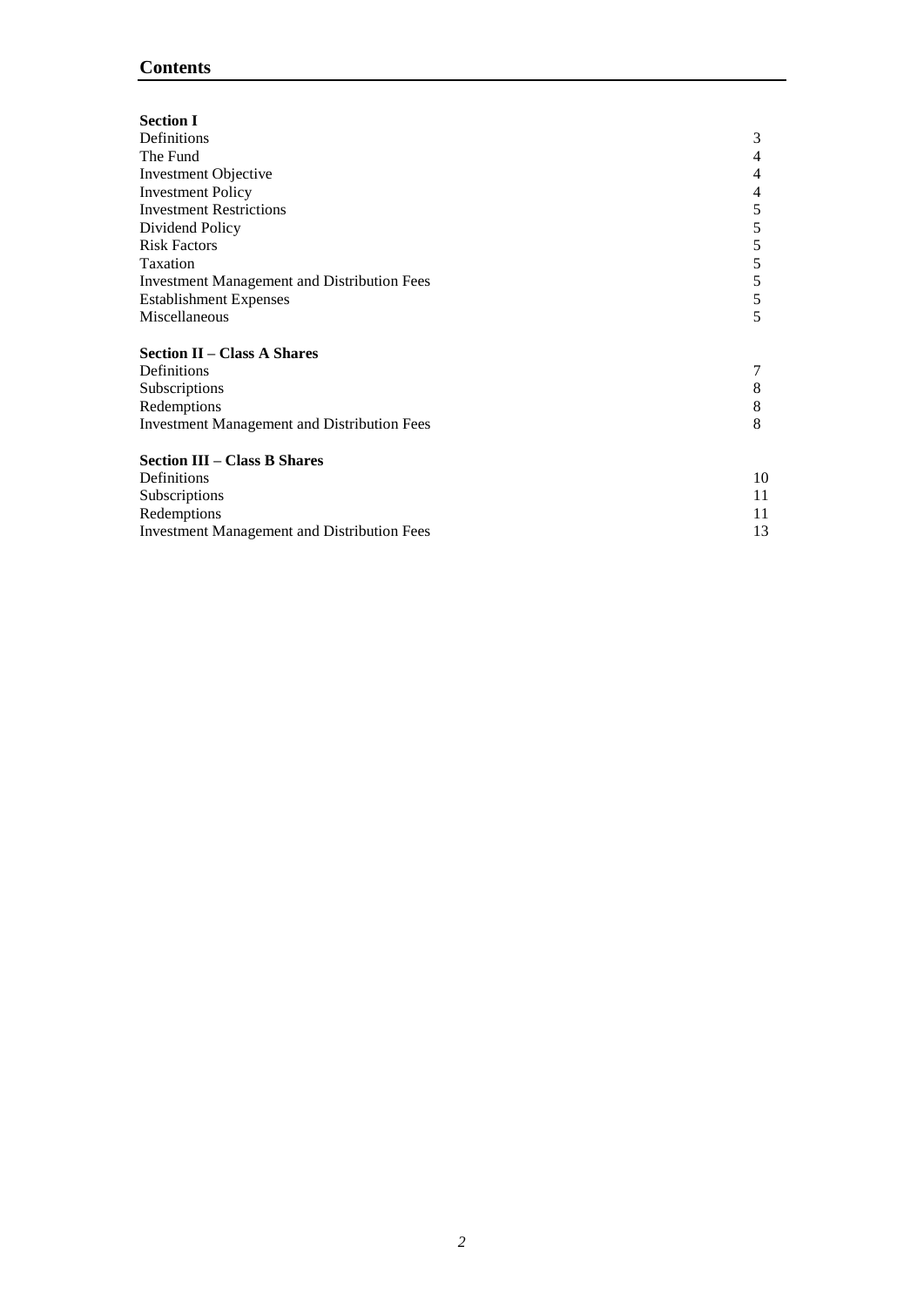## <span id="page-3-0"></span>**DEFINITIONS**

The following definitions apply throughout this Supplement unless the context requires otherwise:

| "Central Bank"              | means the Central Bank of Ireland or any successor<br>thereto:                                                                        |
|-----------------------------|---------------------------------------------------------------------------------------------------------------------------------------|
| "Fund"                      | means the Merrion Irish Opportunities Fund;                                                                                           |
| "Institutional Investor(s)" | means (i) a regulated investment intermediary, (ii) a<br>bank, (iii) an insurance undertaking, (iv) another<br>Exempt Irish Resident; |
| "Investment Manager"        | Merrion Capital Investment Managers<br>means<br>Limited;                                                                              |
| "Prospectus"                | means the prospectus of the Company dated 22<br>February 2017 and all relevant supplements and<br>revisions thereto;                  |
| "Redemption Date"           | means every Business Day;                                                                                                             |
| "Shares"                    | means the Class A Shares and Class B Shares of the<br>Fund:                                                                           |
| "Subscription Date"         | means every Business Day;                                                                                                             |
| "Supplement"                | means this supplement;                                                                                                                |
| "Valuation Date"            | means every Business Day; and                                                                                                         |
| "Valuation Point"           | means 9.00 p.m. (Dublin time) on each Valuation<br>Date.                                                                              |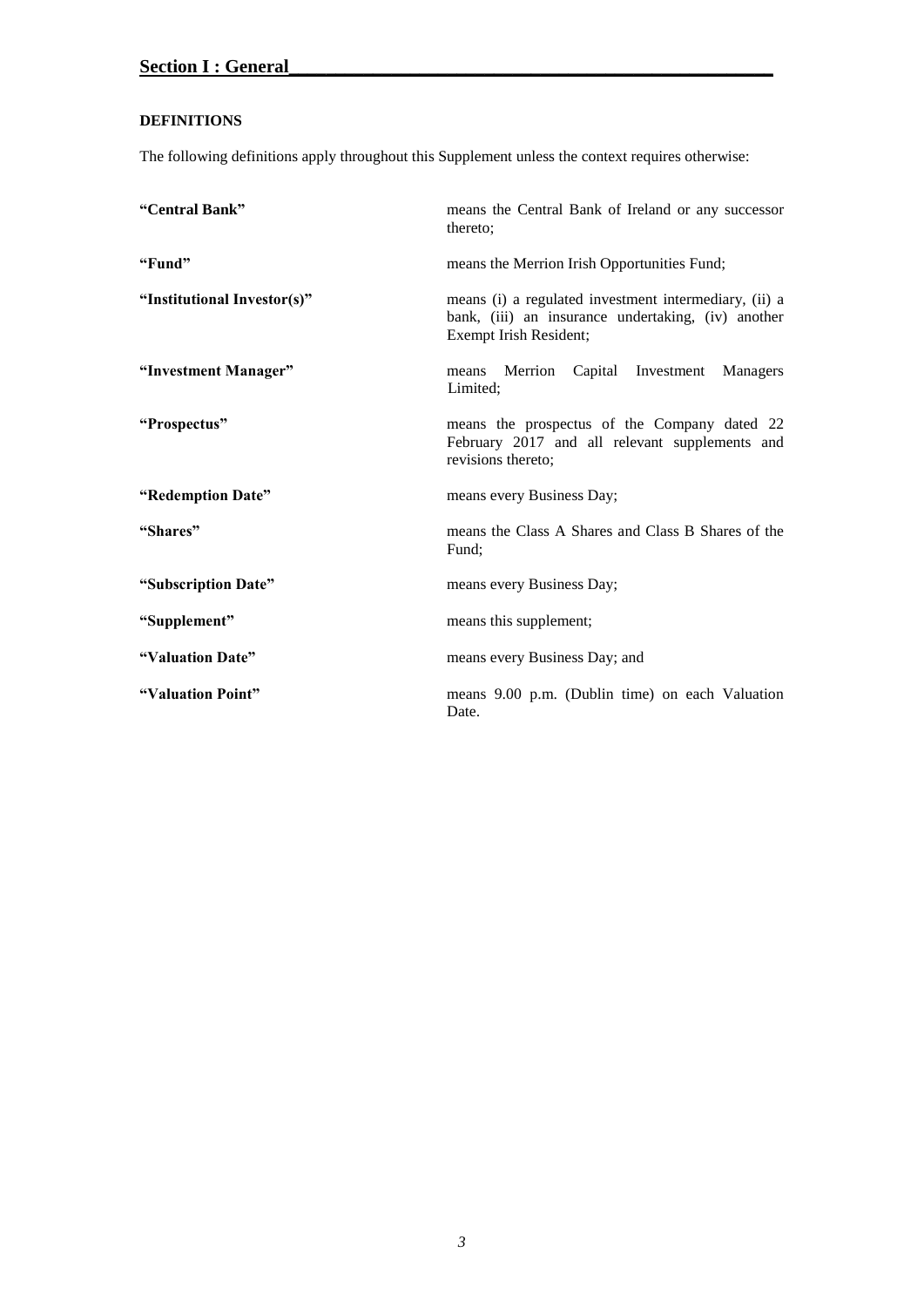#### <span id="page-4-0"></span>**The Fund**

This Supplement is issued in connection with the offer of the Merrion Irish Opportunities Fund which has two classes of Shares, namely the "Class A Shares" and "Class B Shares". The Directors of the Company may create new classes of Shares in the Fund from time to time, provided that the creation of any such new class of Shares is notified and cleared in advance to the Central Bank. A separate pool of assets will not be maintained for each class of Shares.

The Fund is denominated in Euro.

#### <span id="page-4-1"></span>**Investment Objective**

The Merrion Irish Opportunities Fund enables investors to invest in a collective capital investment fund operating on the principle of risk-spreading. The investment objective of the Merrion Irish Opportunities Fund is to capture the capital growth potential inherent in equity markets over the long term through investing in a portfolio of diversified transferable securities of companies domiciled in or having substantial business interests in Ireland. The Investment Manager will apply prudent diversification criteria to the stock holdings and may hold bonds and cash as protection in uncertain markets.

#### <span id="page-4-2"></span>**Investment Policy**

The Fund's investment objective will be achieved by investing in equities listed or traded on Recognised Markets, but may from time to time invest in cash deposits and bonds. Any such bonds will be of Investment Grade and shall include, but are not limited to, floating rate notes, fixed and variable rate securities, government bills and bonds issued by governments of EU Member States or OECD member states, corporations, financial institutions and multi-governmental institutions such as the World Bank and the European Investment Bank. All of the transferable securities to be acquired by the Fund will be listed or traded on Recognised Markets. In addition, the Fund may include in its portfolio cash deposits or other ancillary liquid assets, held in accordance with the Central Bank UCITS Regulations.

The equities to be acquired by the Fund will consist of shares issued by a range of companies domiciled in or having substantial business interests in Ireland (including sectors such as financial, healthcare, consumer discretionary, consumer staples, energy, basic materials, telecommunications, utilities, technology, and industrials). The companies will vary in size in terms of market capitalisation. The Investment Manager will apply prudent diversification criteria to the stock holdings.

The Investment Manager may utilise foreign exchange forwards to hedge and/or gain foreign currency exposure. It is intended that the use of such foreign exchange forwards will reduce the currency risk in respect of the Fund and will better enable the Fund to manage its assets and liabilities.

Foreign exchange forwards are agreements to exchange two designated currencies at a specific time in the future for a pre-determined price. The Investment Manager may invest in foreign exchange forwards to provide (i) protection against exchange rate risks on a Sub-Fund's assets and liabilities and/or (ii) foreign exchange exposure, in each case subject to the conditions and limitations set out in the Regulations. The Company has a risk management process in place which enables it to accurately measure, monitor and manage the risks attached to foreign exchange forwards, and details of this process have been provided to, and approved by, the Central Bank in accordance with the Central Bank UCITS Regulations. Investors should note that returns which are derived from derivatives may be more volatile than returns which are derived from the asset underlying the derivatives. Accordingly, investors' attention is drawn to the risk factors set out in the Prospectus, and in particular, the sections entitled "Currency Risk" and "Derivatives Risk".

The Company shall calculate global exposure and potential leverage pursuant to the commitment approach as permitted under the Regulations. The maximum global exposure and potential leverage created by the use of foreign exchange forwards shall not exceed the limit prescribed by the Regulations (i.e. the Company must ensure that the Fund's global exposure and leverage does not exceed the Fund's total net asset value).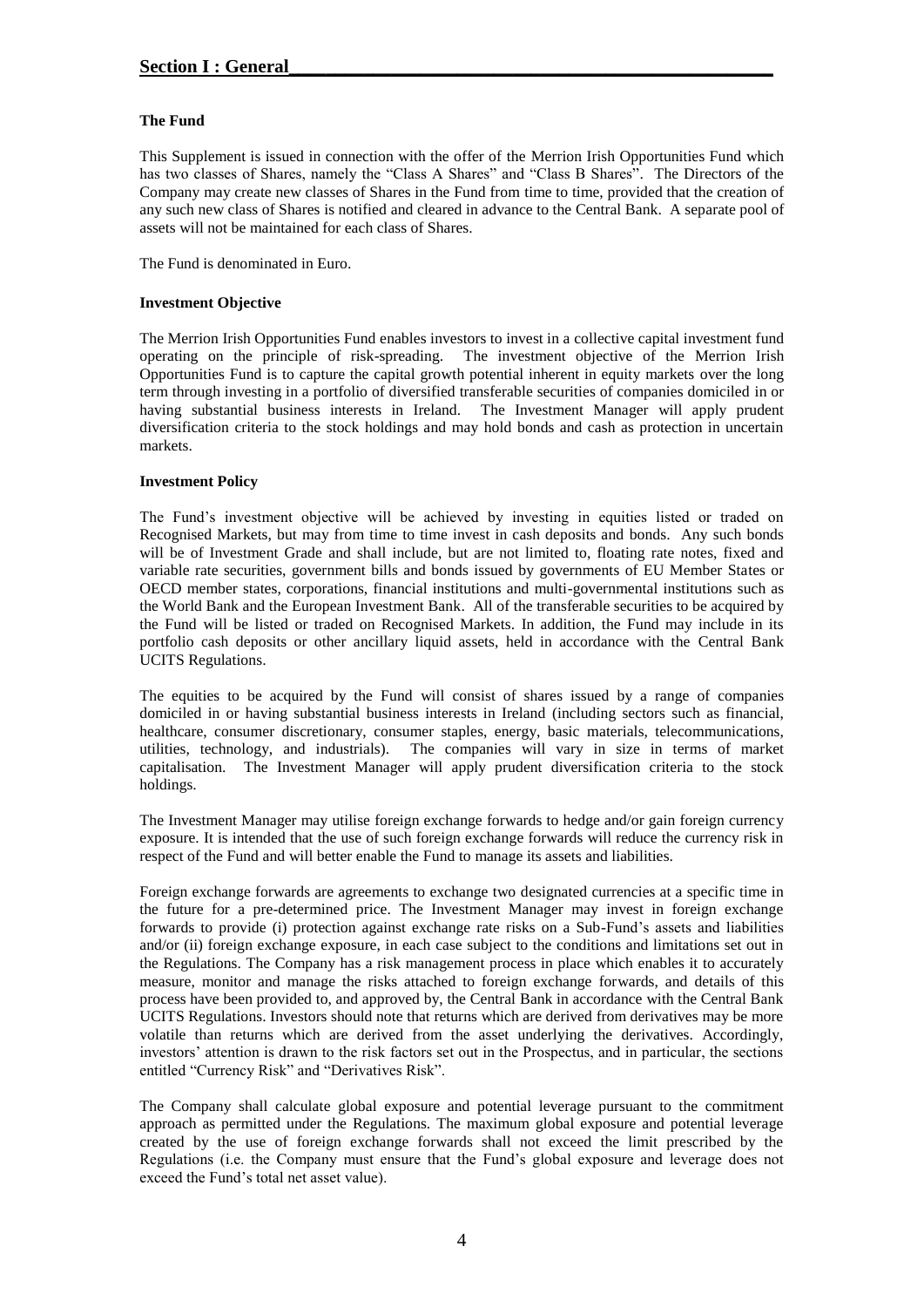#### <span id="page-5-0"></span>**Investment Restrictions**

The asset allocation of the Merrion Irish Opportunities Fund will be actively managed with broad asset ranges determined by the Investment Manager. The Fund may invest up to 10% of its Net Asset Value in recently issued equities which will be admitted to official listing on a Recognised Market within one year. In addition, the Fund may invest up to 10% of its Net Asset Value in the equities of unquoted companies.

#### <span id="page-5-1"></span>**Dividend Policy**

It is currently not intended that the Fund will pay dividends or otherwise make distributions to Shareholders.

#### <span id="page-5-2"></span>**Risk Factors**

#### **Investors' attention is drawn to the risk factors set out in the Prospectus and to the following additional risk factors.**

Shareholders should note that the management fees and expenses incurred by the Fund will as far as possible be deducted from the income of the Fund. If there is insufficient income, the balance will be charged to the capital of the Fund. This may have the effect of lowering the capital value of the Shareholder's investment.

#### <span id="page-5-3"></span>**Taxation**

Any change in the Fund's tax status or in taxation legislation could affect the value of the investments held by the Fund and could affect the return to investors. Potential investors and Shareholders should note that the statements on taxation, which are set out herein are based on advice which has been received by the Directors regarding the law and practice in force in the relevant jurisdiction as at the date of this Supplement and the Prospectus. As is the case with any investment, there can be no guarantee that the tax position or proposed tax position prevailing at the time an investment is made in the Fund will endure indefinitely. The attention of potential investors is drawn to the tax risk associated with investing in the Fund. See section headed "Taxation" on page 31 in the Prospectus.

#### <span id="page-5-4"></span>**Investment Management and Distribution Fees**

Investors' attention is drawn to the Fees and Expenses Section in the Prospectus and in Section II and III of this Supplement.

#### <span id="page-5-5"></span>**Establishment Expenses**

The expenses incurred in connection with the establishment of the Company are set out in the section headed Fees and Expenses in the Prospectus and have been equally apportioned between the Initial Funds on the Closing Date. Any Funds of the Company which may be established at a later date may, at the absolute discretion of the Directors, be allocated such portion of the formation expenses of the Company as the Directors consider to be fair in the circumstances.

#### **Compulsory Redemptions**

The Directors may compulsorily redeem or transfer any holding of Shares in certain circumstances. See section headed "Compulsory Redemptions" on page 21 of the Prospectus.

#### <span id="page-5-6"></span>**Miscellaneous**

As at the date hereof:

(i) none of the Directors, their spouses or any connected person has any interest in the share capital of the Company or any options in respect of such capital;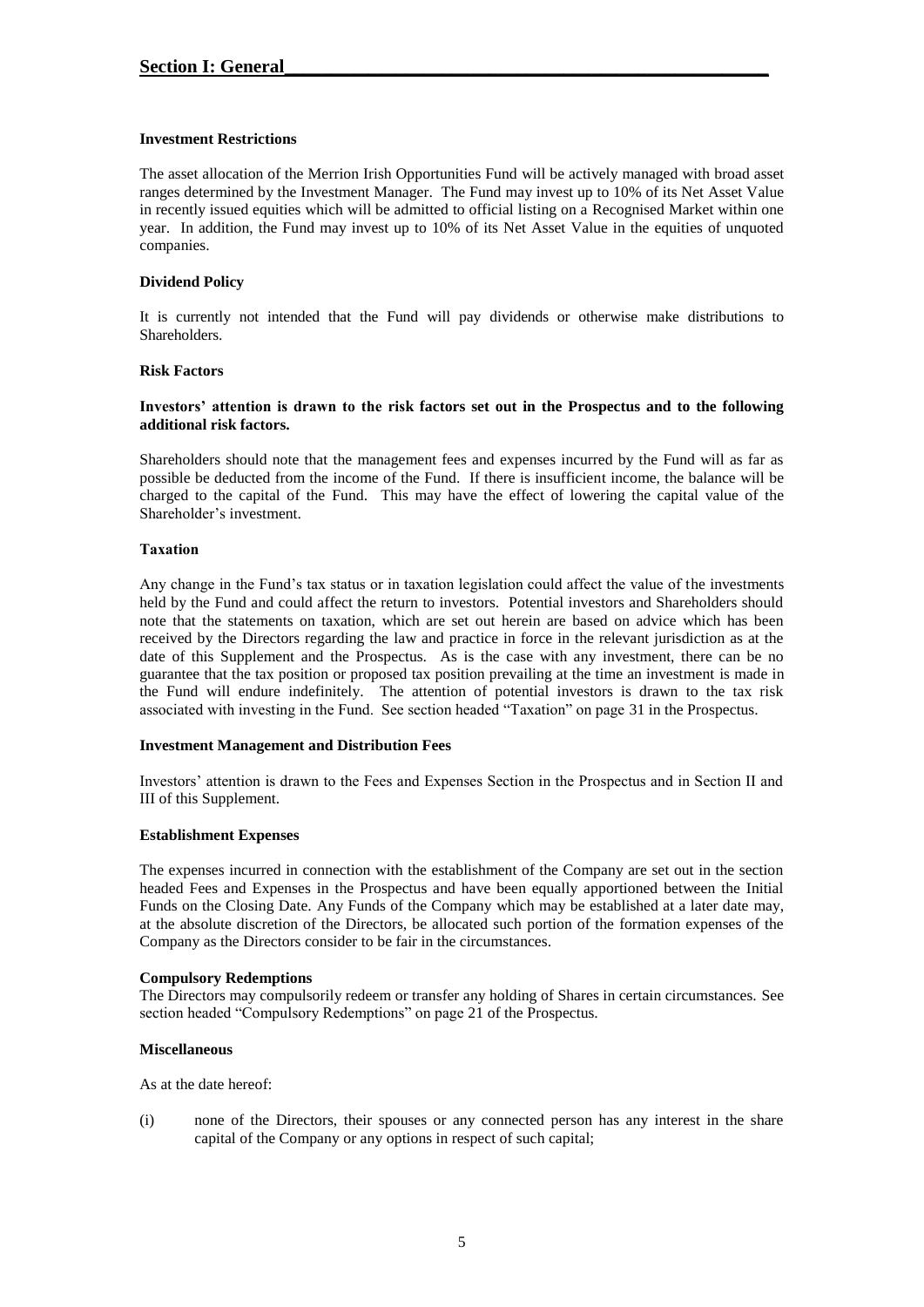- (ii) none of the Directors or any connected person has any interest, beneficial or non-beneficial, in the share capital of the Company or any options in respect of such capital;
- (iii) the Fund does not have any loan capital (including term loans) outstanding or created but unissued, or any outstanding mortgages, charges, debentures or other borrowings or indebtedness in the nature of borrowings, including bank overdrafts, liabilities under acceptance (other than normal trade bills) or acceptance credits, obligations under finance leases, hire purchase commitments, guarantees or other material contingent liabilities; and
- (iv) None of the Directors has (i) any unspent convictions in relation to indictable offences; or (ii) been bankrupt or the subject of an involuntary arrangement, or has had a receiver appointed to any of his assets; or (iii) been a director of any company which, while he was a director with an executive function or within 12 months after he ceased to be a director with an executive function, had a receiver appointed or went into compulsory liquidation, creditors' voluntary liquidation, administration or company voluntary arrangements, or made any composition or arrangement with its creditors generally or with any class of its creditors; or (iv) been a partner of any partnership which while he was a partner or within 12 months after he ceased to be a partner, went into compulsory liquidation, administration or partnership voluntary arrangement, or had a receiver appointed to any partnership asset; or (v) had any public criticism by statutory or regulatory authorities (including recognised professional bodies); or (vi) been disqualified by a court from acting as a director or from acting in the management or conduct of affairs of any company.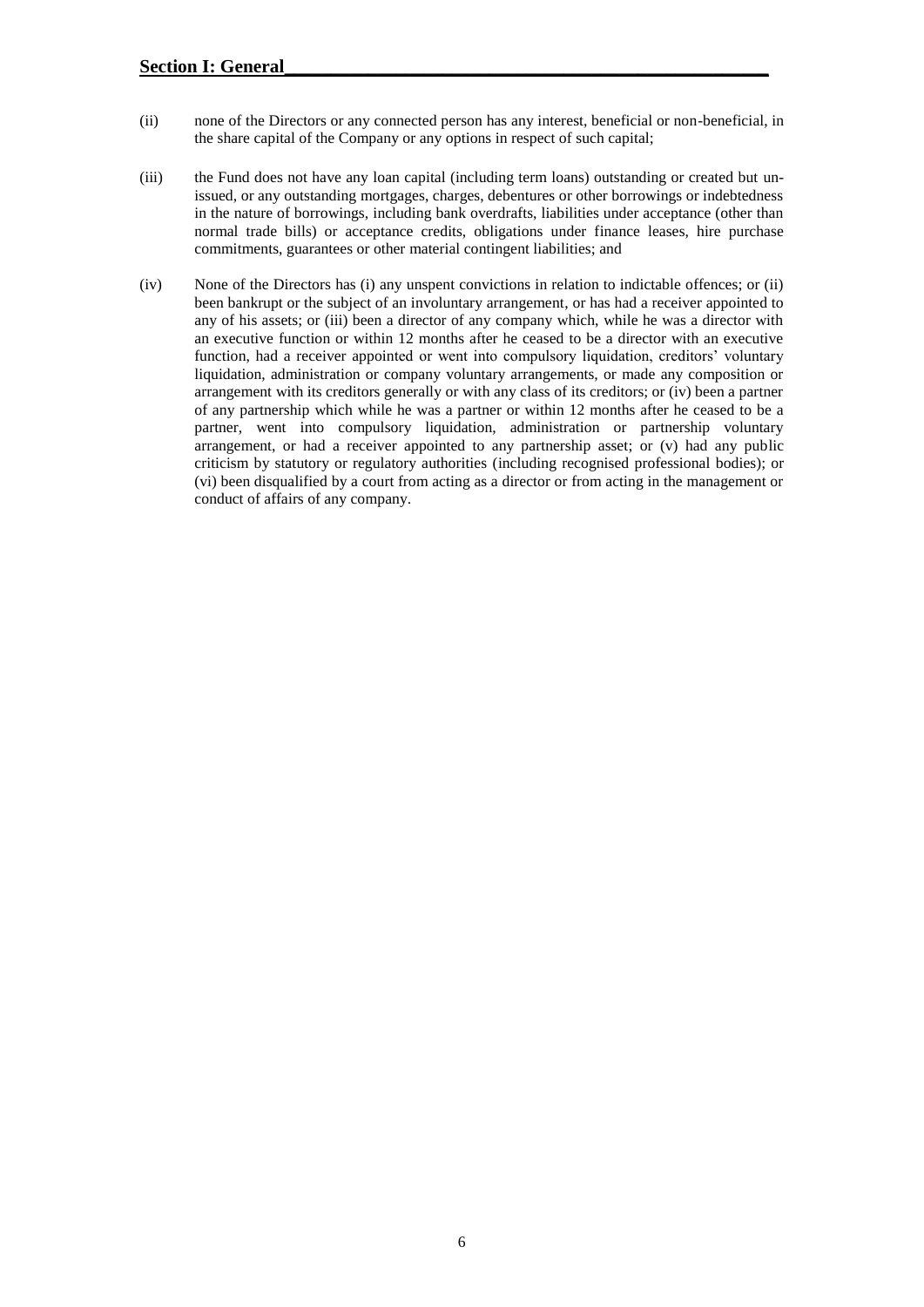#### <span id="page-7-0"></span>**DEFINITIONS**

The following definitions apply throughout this section of the Supplement unless the context requires otherwise:

| "Class A Shares"       | means the class of Shares in the Fund, which are<br>denominated in Euro;                                                                                                  |
|------------------------|---------------------------------------------------------------------------------------------------------------------------------------------------------------------------|
| "Minimum Holding"      | means a minimum holding of $\epsilon$ 250,000 or such lesser<br>amount as may be agreed by the Directors; and                                                             |
| "Minimum Subscription" | means a minimum subscription of $\epsilon$ 250,000 or such<br>lesser amount as may be determined by the Directors<br>in their absolute discretion in any particular case; |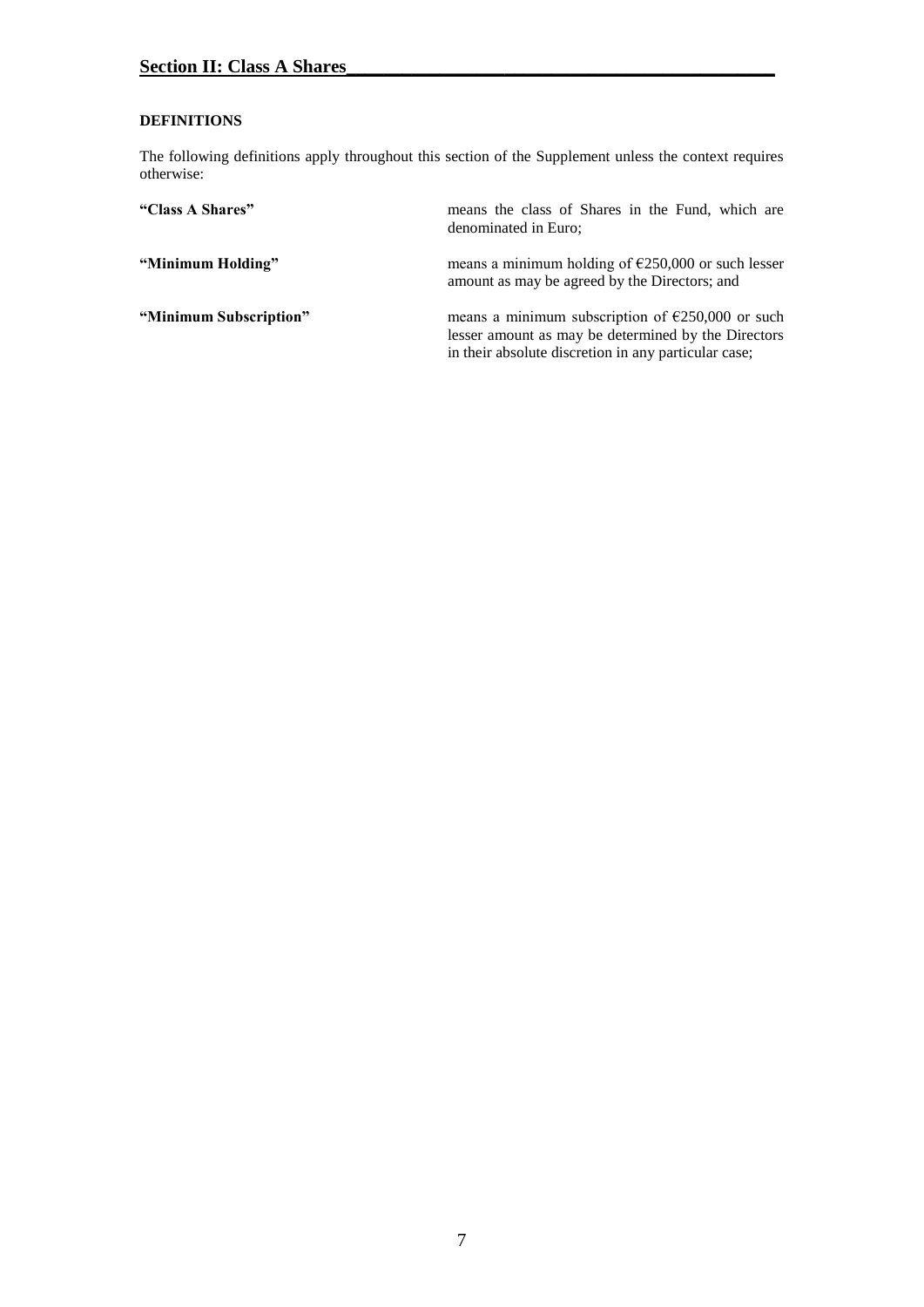Investors in the Class A Shares, in the case of an initial subscription into the Fund, must subscribe for at least the Minimum Subscription amount.

The Directors may in their absolute discretion, charge a subscription fee, payable to the Investment Manager, of up to 4% of the gross cash amount subscribed.

The closing date for subscriptions for the Class A Shares was 19 October 2006.

#### <span id="page-8-0"></span>**Subscriptions**

*Offer*

Shares will be available for subscription at the Net Asset Value on each Subscription Date. Applicants must subscribe the relevant Minimum Subscription (in the case of an applicant's first subscription into the Fund).

The completed Application Form must be received by post, delivery or fax (with the original to follow as soon as is possible) by the Administrator no later than 4.00pm (Dublin time) on the Business Day before the Subscription Date on which Shares are to be issued. Subscription monies must be received by the Administrator, for the account of the Fund, by no later than 5pm (Dublin time), on the third Business Day after the relevant Subscription Date. If payment in full has not been received by the relevant times stipulated above, the application may be refused and the Shares provisionally allotted will be cancelled.

Applications not received or incorrectly completed applications received by the Administrator by 4.00pm (Dublin time) on the Business Day before the Subscription Date on which Shares are to be issued shall be held over and applied on the next following Subscription Date or until such time as a properly completed Application Form is received by the Administrator on the date on which it is processed.

Investors in the Shares, in the case of an initial subscription into the Fund, must subscribe for at least the Minimum Subscription amount.

#### <span id="page-8-1"></span>**Redemptions**

Shares will be redeemable at the option of the Shareholder on each Redemption Date except in the circumstances described herein and in the Prospectus. Shares may be redeemed at the Net Asset Value on each Redemption Date. Requests for redemption may be made by post, delivery or fax to the Administrator so as to be received by no later than 4.00pm (Dublin time) on the relevant Redemption Date on which the Shares are to be redeemed. Shares will be redeemed at the Net Asset Value as calculated on the relevant Redemption Date.

Redemption requests not received by this time shall be, held over and applied on the next following Redemption Date. A request for a partial redemption of Shares will be refused, or the holding may be redeemed in its entirety, if, as a result of such partial redemption, the aggregate Net Asset Value of the Shares maintained by the Shareholder would be less than the Minimum Holding.

Settlement for redemptions will normally be made by telegraphic transfer or other form of bank transfer to the bank account of the Shareholder specified in the Application Form (at the Shareholder's risk) three Business Days from receipt by the Administrator of the correct repurchase documentation and in any event within ten days of the Redemption Date on which the redemption request has been processed. No payments to third parties will be effected.

No redemption payment may be made from that holding until all documentation required by the Administrator including any documents in connection with anti-money laundering procedures have been received.

#### <span id="page-8-2"></span>**Investment Management and Distribution Fees**

In respect of investment management services and distribution services provided to the Fund in respect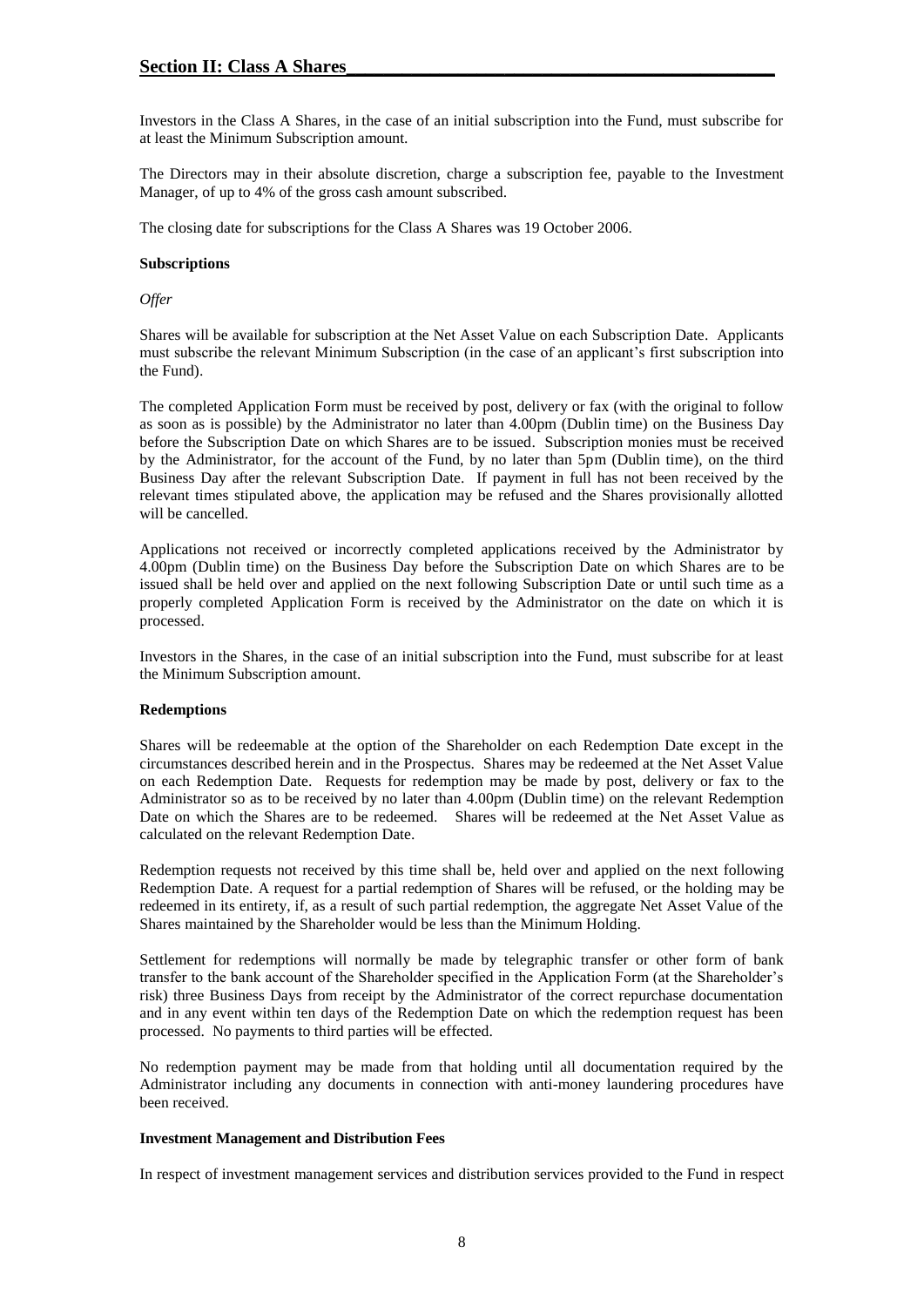of the Class A Shares, the Company shall pay to the Investment Manager and Distributor an aggregate fee not exceeding 1.5% of the Net Asset Value of the Fund attributable to the Class A Shares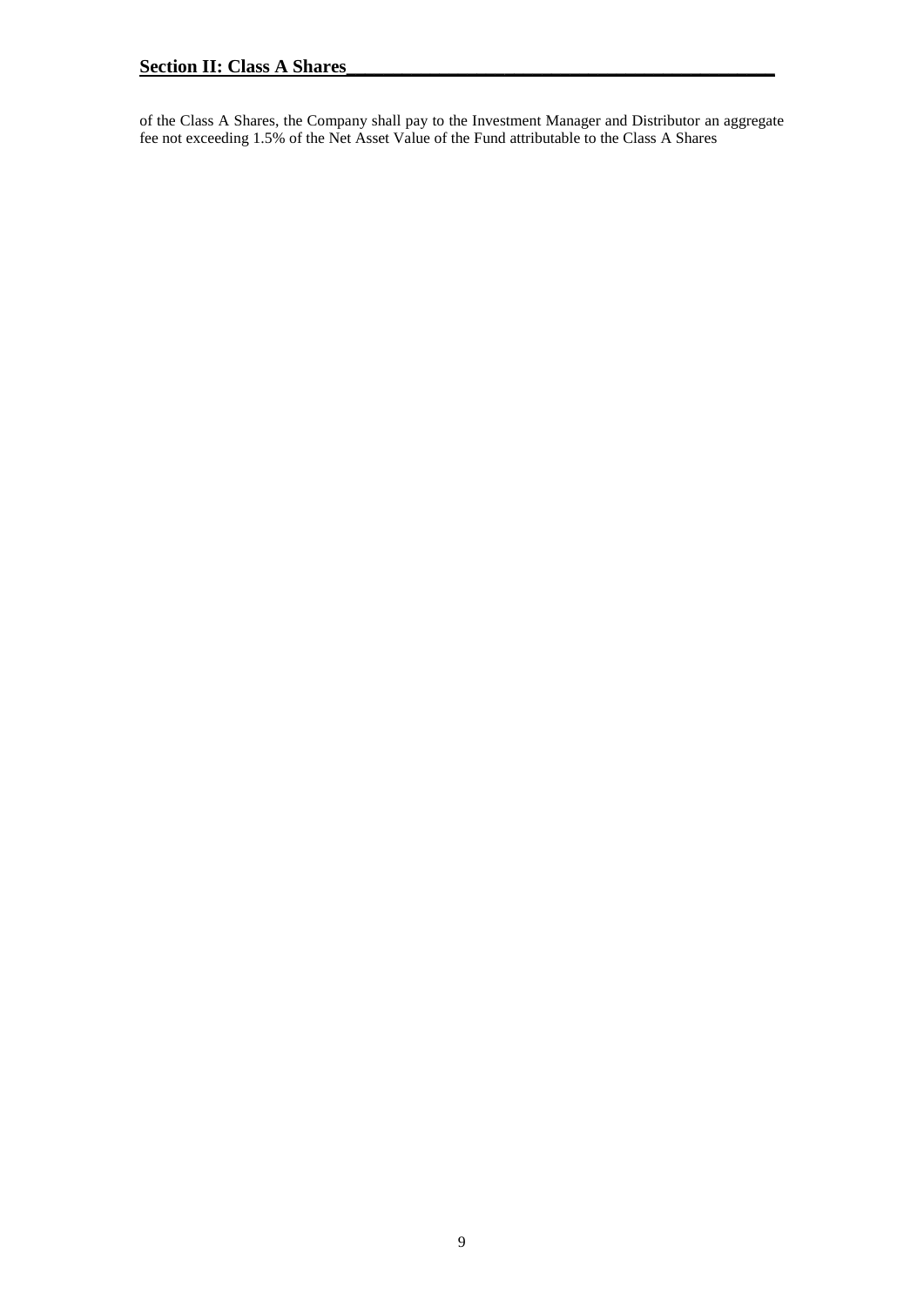#### <span id="page-10-0"></span>**DEFINITIONS**

The following definitions apply throughout this section of the Supplement unless the context requires otherwise:

| "Class B Shares"       | means the class of Shares in the Fund, which are<br>denominated in Euro and which are intended for<br>purchase primarily by Institutional Investors;                                                                                                                                                                          |
|------------------------|-------------------------------------------------------------------------------------------------------------------------------------------------------------------------------------------------------------------------------------------------------------------------------------------------------------------------------|
| "Closing Date"         | is 4 p.m. Dublin time on 23 August 2016 or such<br>earlier or later dates as the Investment Manager in its<br>absolute discretion may determine and notify to the<br>Central Bank, in accordance with its requirements;<br>and                                                                                                |
| "Initial Offer Period" | means the initial offer of Class B Shares in the Fund<br>which will commence on 23 February 2017 (or such<br>earlier or later dates as the Investment Manager in its<br>absolute discretion may determine and notify to the<br>Central Bank, in accordance with is requirements)<br>and which will close on the Closing Date. |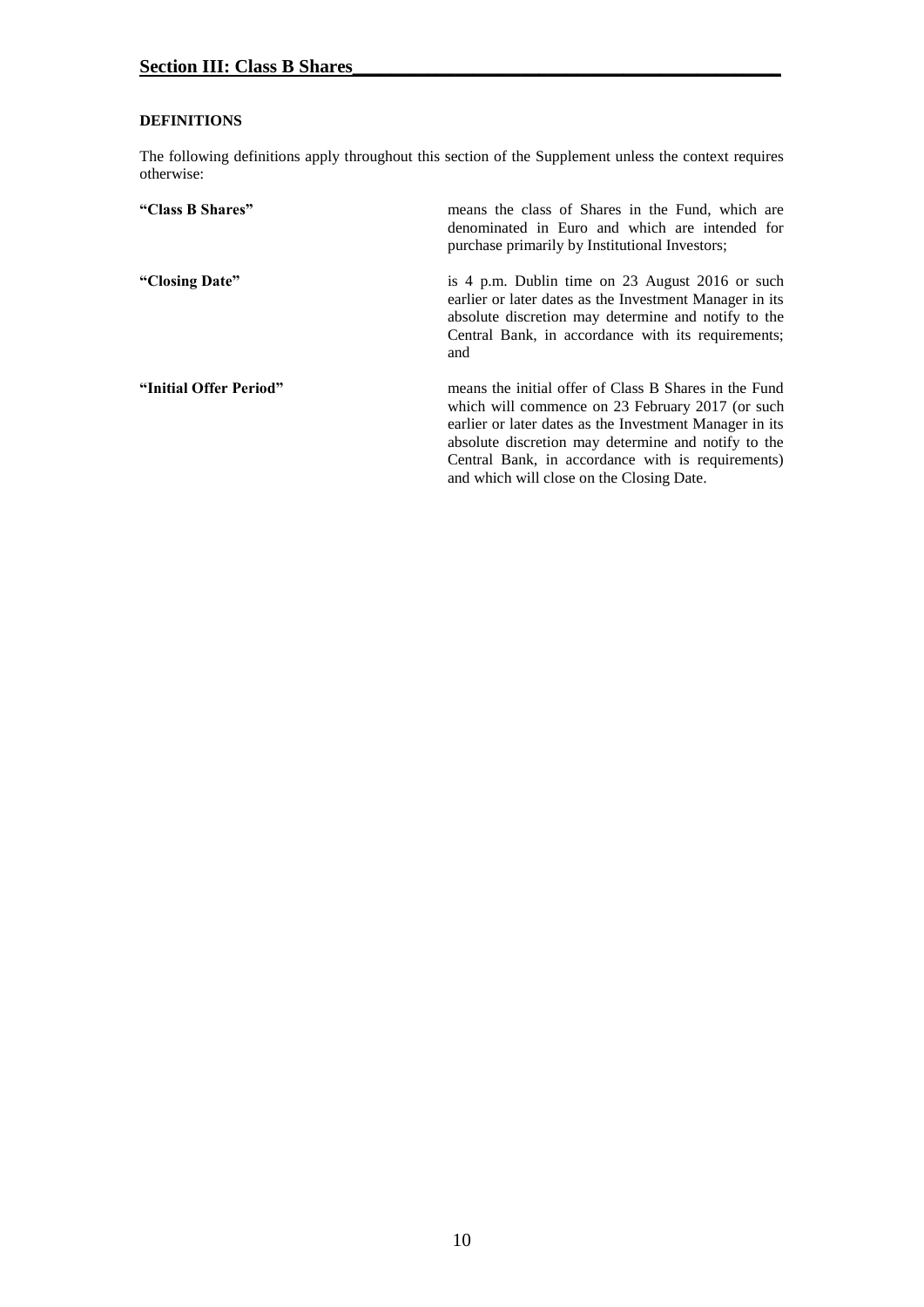#### <span id="page-11-0"></span>**Subscriptions**

Class B Shares may only be acquired by Institutional Investors or such other investors as the Investment Manager may decide at its discretion.

During the Initial Offer Period, the Class B Shares will be issued at an offer price of  $\epsilon_1$  per Class B Share (the "Initial Offer Price") and, subject to acceptance by the Investment Manager of applications for Class B Shares, will be issued on the first Business Day after the Closing Date.

During the Initial Offer Period investors should complete the subscription application form (available from the Administrator) (the "Application Form") and send it by post, delivery or fax (with the original form and supporting documentation in relation to money laundering checks to follow as soon as is possible) to the Administrator, to be received no later than 11.00am (Irish time) on the Closing Date. Subscription monies must be received by the Administrator, for the account of the Fund, by no later than 5.00pm (Irish time), on the second Business Day after the relevant Subscription Date. If payment in full has not been received by the relevant times stipulated above, the application may be refused and the Shares provisionally allotted will be cancelled.

Shares will be available for subscription at the Net Asset Value on each Subscription Date.

The completed Application Form must be received by post, delivery or fax (with the original to follow as soon as is possible) by the Administrator no later than 4.00pm (Dublin time) on the Business Day before the Subscription Date on which Shares are to be issued. Subscription monies must be received by the Administrator, for the account of the Fund, by no later than 5pm (Dublin time), on the third Business Day after the relevant Subscription Date. If payment in full has not been received by the relevant times stipulated above, the application may be refused and the Shares provisionally allotted will be cancelled.

Applications not received or incorrectly completed applications received by the Administrator by 4.00pm (Dublin time) on the Business Day before the Subscription Date on which Shares are to be issued shall be held over and applied on the next following Subscription Date or until such time as a properly completed Application Form is received by the Administrator on the date on which it is processed.

The Investment Manager may, in its absolute discretion, reject any application for Class B Shares in full or in part without ascribing any reason therefor. Amounts paid to the Company in respect of subscription applications which are rejected (or, in the case of applications which are not accepted in full, the balance of the amount paid) will be returned, where permitted by applicable law, to the applicant at his/her own risk and expense without interest.

#### <span id="page-11-1"></span>**Redemptions**

Shares will be redeemable at the option of the Shareholder on each Redemption Date except in the circumstances described herein and in the Prospectus. Shares may be redeemed at the Net Asset Value on each Redemption Date. Requests for redemption may be made by post, delivery or fax to the Administrator so as to be received by no later than 4.00pm (Dublin time) on the relevant Redemption Date on which the Shares are to be redeemed. Shares will be redeemed at the Net Asset Value as calculated on the relevant Redemption Date.

Redemption requests not received by this time shall be, held over and applied on the next following Redemption Date.

Settlement for redemptions will normally be made by telegraphic transfer or other form of bank transfer to the bank account of the Shareholder specified in the Application Form (at the Shareholder's risk) three Business Days from receipt by the Administrator of the correct repurchase documentation and in any event within ten days of the Redemption Date on which the redemption request has been processed. No payments to third parties will be effected.

No redemption payment may be made from that holding until all documentation required by the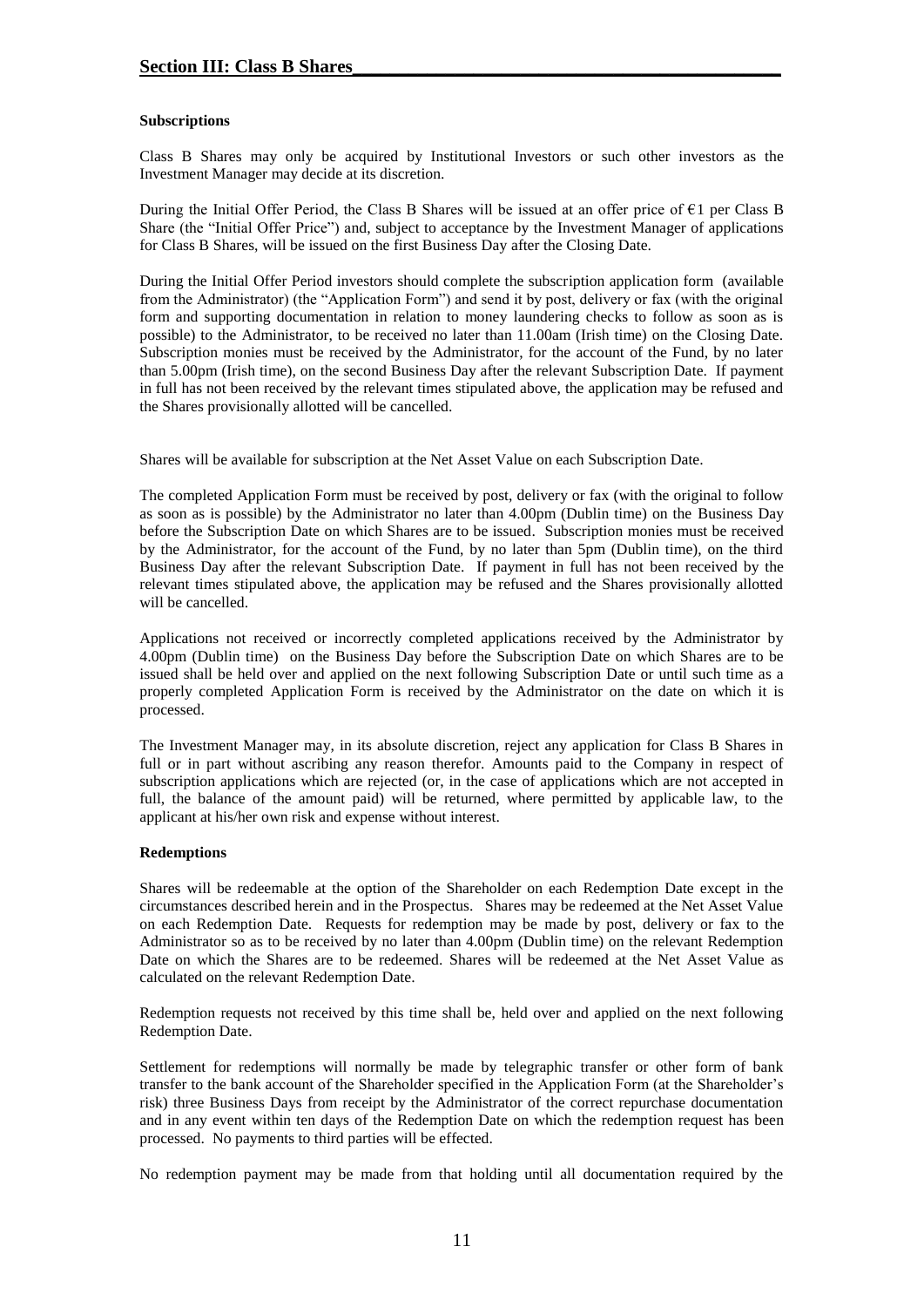Administrator including any documents in connection with anti-money laundering procedures have been received.